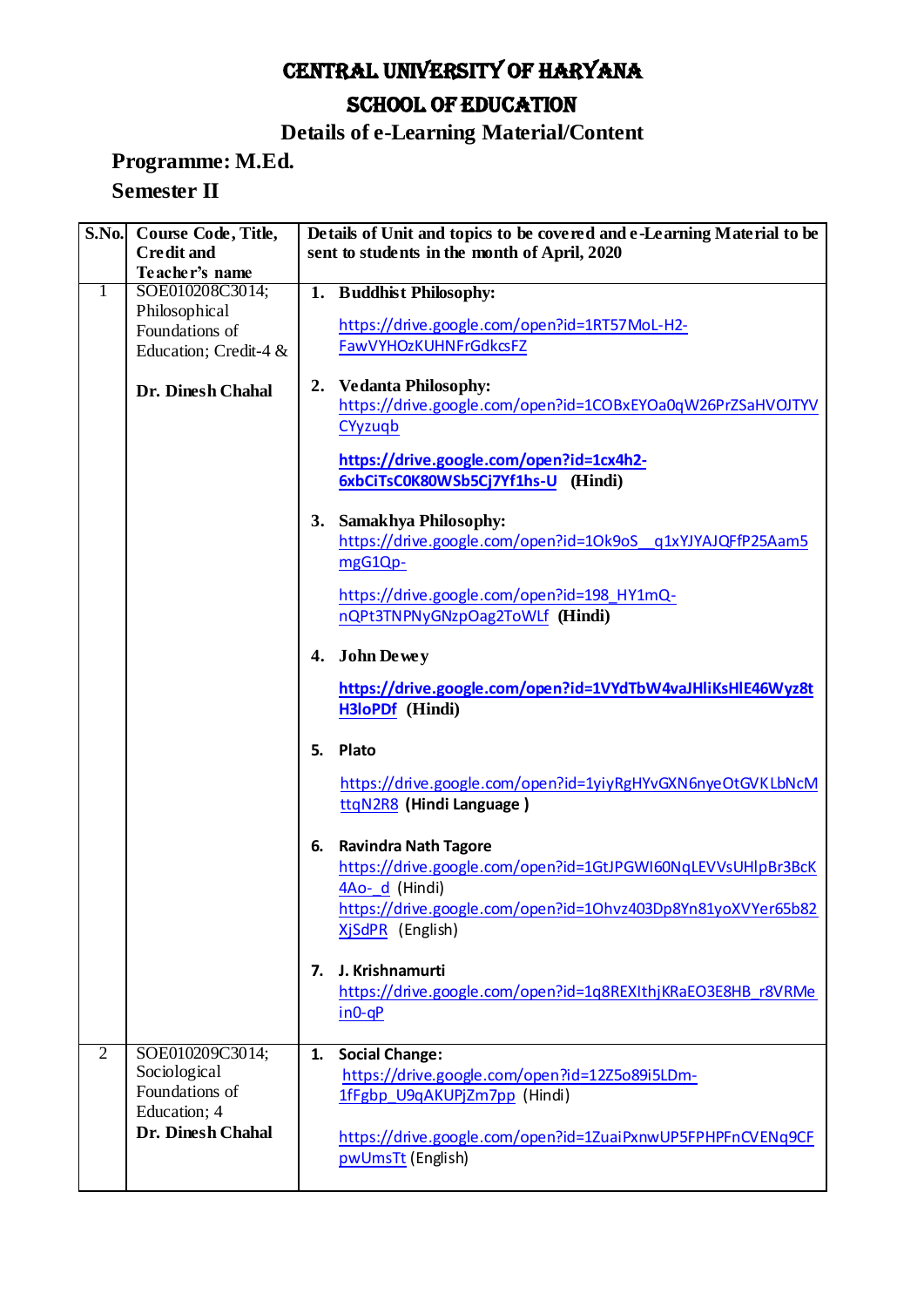| https://drive.google.com/open?id=1eaHIxHCMeFSYCGlImOZIRUuM6                                            |  |
|--------------------------------------------------------------------------------------------------------|--|
| x-oiJq8 (Hindi)                                                                                        |  |
|                                                                                                        |  |
| 3<br>SOE010210C3014;<br>Syllabus is completed before lockdown and shared all materials to              |  |
| Curriculum Studies;4<br>students. Now, Dr. Renu is taking Online Classes for students'                 |  |
| $\&$<br>que ries.                                                                                      |  |
|                                                                                                        |  |
| Dr. Renu Yadav                                                                                         |  |
| SOE010211C3014;<br>4<br><b>Development of teacher Education</b><br>1.                                  |  |
| Teacher Education; 4<br>https://drive.google.com/open?id=1eZdOBTH9zW1-                                 |  |
| &<br>6MeDy9kveZ1jkcuRX595                                                                              |  |
| <b>Agencies of Teacher Education (UGC, NCERT, NCTE)</b><br>2.                                          |  |
| <b>Dr. Dinesh Chahal</b>                                                                               |  |
| https://drive.google.com/open?id=1ubLUicM2q_qWmGggK7ShHpge                                             |  |
| Td DLrt5                                                                                               |  |
| <b>NCERT, NIEPA</b><br>3.                                                                              |  |
| https://drive.google.com/open?id=1APcgrm0VkiZWK6X4DeJVeNjhG                                            |  |
| uktiKUA                                                                                                |  |
| <b>Professional norms and ethics</b><br>4.                                                             |  |
| https://drive.google.com/open?id=1FV8h_yZTIyx_dEE0vteVL4trmuIE                                         |  |
| Xk7U                                                                                                   |  |
|                                                                                                        |  |
| $\overline{5}$<br>SOE010212C0022;<br>Dr. Renu is taking online class for students for Academic Writing |  |
| Academic Writing; 2<br>Paper, which is practical.                                                      |  |
| $\&$                                                                                                   |  |
| Dr. Renu Yadav                                                                                         |  |
|                                                                                                        |  |
|                                                                                                        |  |
|                                                                                                        |  |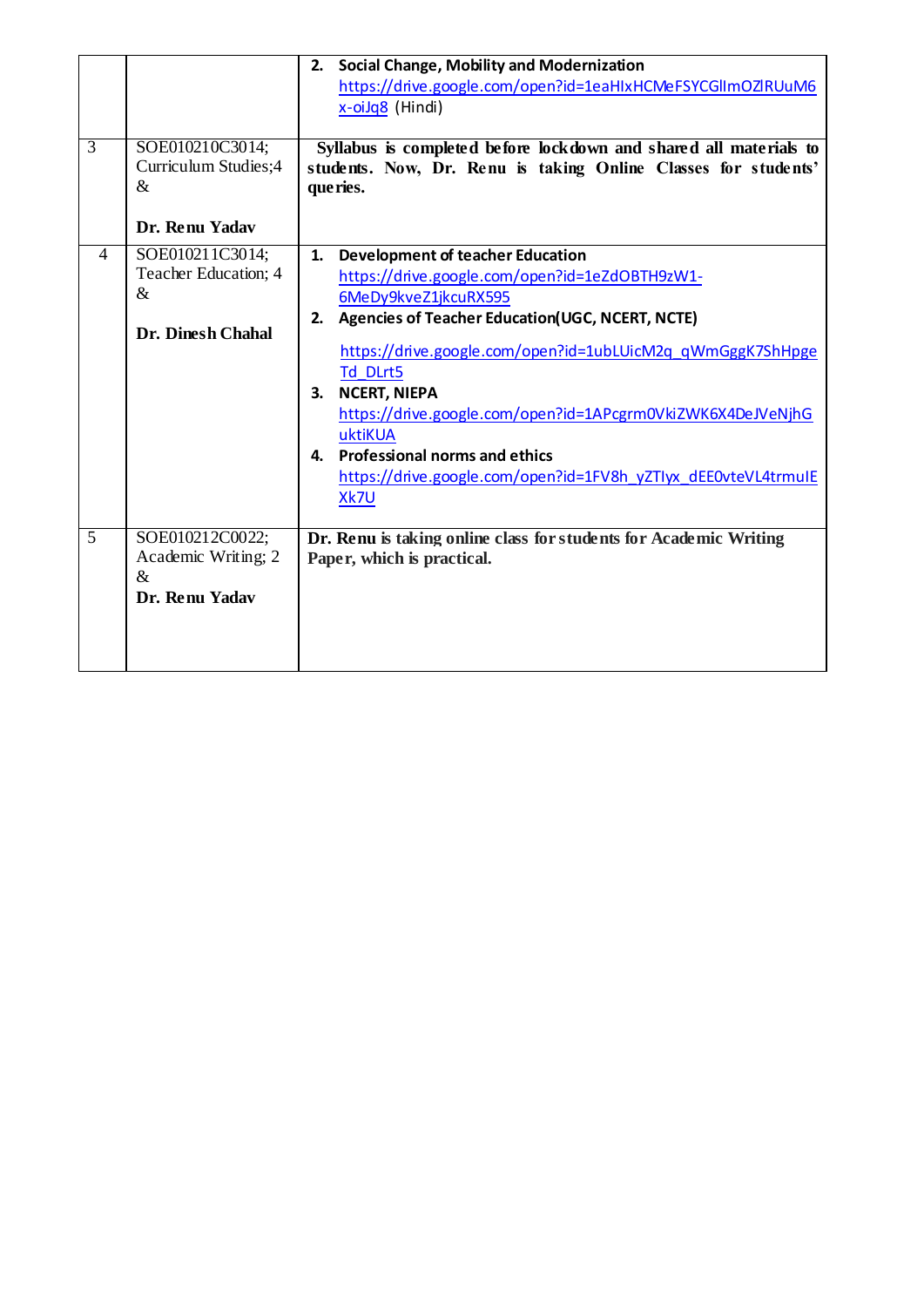## CENTRAL UNIVERSITY OF HARYANA

## SCHOOL OF EDUCATION

#### **Details of e-Learning Material/Content**

**Programme: M.Ed.** 

## **Semester IV**

| $\overline{\mathbf{S}}$ . | Course Code, Title,         | Details of Unit and topics to be covered and e-Learning Material to                        |
|---------------------------|-----------------------------|--------------------------------------------------------------------------------------------|
| No.                       | <b>Credit and Teacher's</b> | be sent to students in the month of April, 2020                                            |
|                           | name                        |                                                                                            |
| $\mathbf{1}$              | SOE010426C3014;             | Unit -3 : Teacher Competency and Accountability                                            |
|                           | Recent Trends in            | <b>Topics</b>                                                                              |
|                           | Teacher Education;          | 3.1 Personal and contextual factors affecting teacher development                          |
|                           | Credit $4 &$                | > https://drive.google.com/file/d/1uopdHPSjW3rMPsr3ZIOOO7                                  |
|                           | Dr. Parmod Kumar            | wYwsZOIbh2/view?usp=drivesdk                                                               |
|                           |                             | > https://drive.google.com/file/d/1IDKwXmLRyMVMWOdtLT_I                                    |
|                           |                             |                                                                                            |
|                           |                             | JretBT_Z2ikh/view?usp=sharing<br>> https://drive.google.com/file/d/1qoWOuBRkmygG7TL5lt3YXB |
|                           |                             | o1vsOO9Vz5/view?usp=drivesdk                                                               |
|                           |                             |                                                                                            |
|                           |                             |                                                                                            |
|                           |                             | 3.2 Competency based teacher education and Core competencies                               |
|                           |                             | of teacher educators                                                                       |
|                           |                             | $\triangleright$ https://drive.google.com/drive/u/0/folders/1-                             |
|                           |                             | REE DfzVIMEq45j6EzCVy8IJPKK6WVV                                                            |
|                           |                             | > https://drive.google.com/file/d/1U0b2gHCLQLt0QmfWEcQQX                                   |
|                           |                             | 8O7WGImbXGz/view?usp=sharing                                                               |
|                           |                             | > https://drive.google.com/file/d/1oH6Ve7oWD-                                              |
|                           |                             | gih1lmPN8jqVMsMZvAghg0/view?usp=drivesdk                                                   |
|                           |                             | > https://files.eric.ed.gov/fulltext/ED567059.pdf                                          |
|                           |                             |                                                                                            |
|                           |                             | 3.3 Roles and accountability of teacher educators and                                      |
|                           |                             | characteristics of effective teacher educators                                             |
|                           |                             | > https://drive.google.com/file/d/1g3hDwKC8s03_1gFyOjl_nL4m                                |
|                           |                             | lt5BYF-H/view?usp=drivesdk                                                                 |
|                           |                             | > https://drive.google.com/file/d/1ghKFT2-                                                 |
|                           |                             | gKO_fly3jLvHg4ClBeaIENVfQ/view?usp=sharing                                                 |
|                           |                             | > https://drive.google.com/file/d/1pnXPxTehXDKOAB8KoQxP9XdI                                |
|                           |                             | XYZcr5bY/view                                                                              |
|                           |                             |                                                                                            |
|                           |                             | Unit -4 : Emerging Issues in Teacher Education                                             |
|                           |                             | 4.1 Digital Initiatives: MOOCs and Online faculty development                              |
|                           |                             | programmes                                                                                 |
|                           |                             | > https://drive.google.com/file/d/1scP_5zzWqqYmn-                                          |
|                           |                             | R9cdQgDmG4VPr8co1C/view?usp=sharing                                                        |
|                           |                             | > https://drive.google.com/file/d/1QP5mpo7 e2-IR Ux5vd8qz-                                 |
|                           |                             | vnRf2tbQ3/view?usp=sharing                                                                 |
|                           |                             | > https://youtu.be/QZ8jRfsHgOU                                                             |
|                           |                             | $\triangleright$ https://drive.google.com/file/d/1oH6Ve7oWD-                               |
|                           |                             | gih1lmPN8jqVMsMZvAghg0/view?usp=sharing                                                    |
|                           |                             | > https://drive.google.com/file/d/1qoWOuBRkmygG7TL5lt3YXBo1                                |
|                           |                             | vsOO9Vz5/view                                                                              |
|                           |                             |                                                                                            |
|                           |                             | 4.2 Maintaining standards in teacher education: Admission                                  |
|                           |                             | policies and procedures, recruitment of teacher educators and                              |
|                           |                             | service conditions of teacher educators                                                    |
|                           |                             |                                                                                            |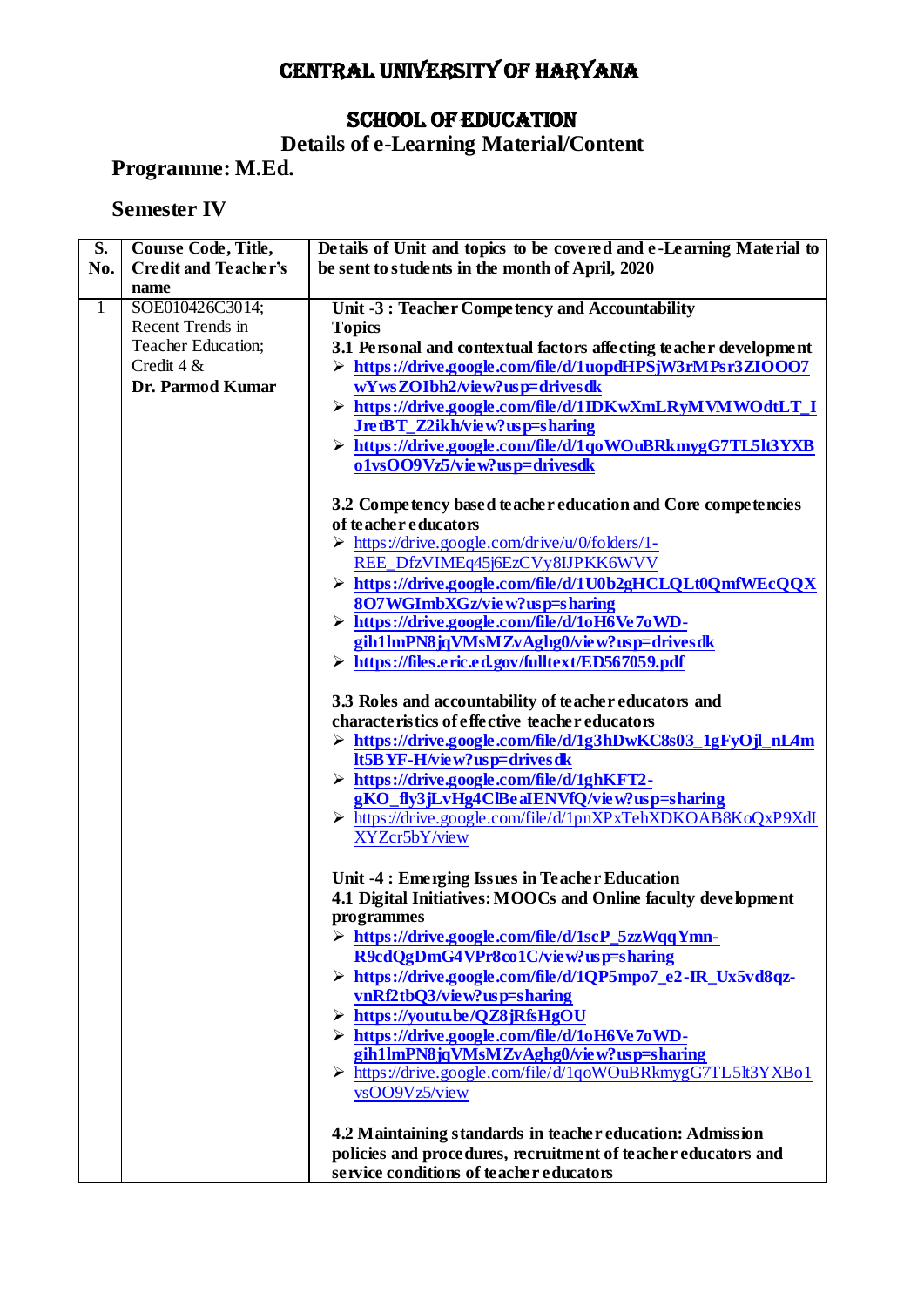|                                                                                  | > https://drive.google.com/file/d/0B98cSGYLHIPJUHJkRm1tX3<br>$U3Q$ Wc/view?us p=sharing<br>> https://drive.google.com/file/d/0B98cSGYLHIPJMXJwVmMw<br>V <sub>2</sub> p1U <sub>3</sub> c/view?usp=sharing<br>> https://drive.google.com/file/d/1gdp5uFBxtJrwcK5fwONdO3c1<br>iv7yCqQI/view?usp=sharing<br>4.3 Innovative practices/approaches in teacher education:<br><b>Constructivist and ICT Integration approach</b><br>$\triangleright$ https://drive.google.com/file/d/1sTy-<br>P8dZPHmtYHzRQoCsuwCCxrqoBRry/view?usp=sharing<br>> http://cemca.org/ckfinder/userfiles/files/ICT% 20Integrated% 20Tea<br>cher% 20Education-Final_Low% 20with% 20Cover% 20Back.pdf<br>4.4 Quality enhancement for professional of teacher education and<br>research priorities in teacher education<br>> https://youtu.be/SFbdQq2W8CQ<br>> https://drive.google.com/file/d/1irmtwaWdwU4USqZl0Ane1vU<br>uWd5wAZkZ/view?usp=sharing<br>> https://drive.google.com/file/d/1kiRrI2L5HYhyw-                                                                                                                                                                                                                                                                                                                                                                                               |
|----------------------------------------------------------------------------------|--------------------------------------------------------------------------------------------------------------------------------------------------------------------------------------------------------------------------------------------------------------------------------------------------------------------------------------------------------------------------------------------------------------------------------------------------------------------------------------------------------------------------------------------------------------------------------------------------------------------------------------------------------------------------------------------------------------------------------------------------------------------------------------------------------------------------------------------------------------------------------------------------------------------------------------------------------------------------------------------------------------------------------------------------------------------------------------------------------------------------------------------------------------------------------------------------------------------------------------------------------------------------------------------------------------------------------------------------------------------------|
|                                                                                  | xkTz3ue4awuAwhft9A/view?usp=sharing<br>$\triangleright$ https://drive.google.com/drive/u/0/folders/1-<br>REE_DfzVIMEq45j6EzCVy8IJPKK6WVV                                                                                                                                                                                                                                                                                                                                                                                                                                                                                                                                                                                                                                                                                                                                                                                                                                                                                                                                                                                                                                                                                                                                                                                                                                 |
| 2.1<br>SOE010427DCEC3014;<br>Educational<br>Technology; $4 &$<br>Dr. Aarti Yadav | Unit-1 : Educational Technology: An Overview<br>1. Educational Technology: Concept, nature, components (hardware<br>& software), scope, forms, historical development<br>http://egyankosh.ac.in/bitstream/123456789/42105/1/Unit-<br>$\bullet$<br>6.pdf<br>https://iite.unesco.org/publications/3214745/<br>http://epathshala.nic.in/wp-<br>content/doc/NCF/Pdf/educational technology.pdf<br>https://www.iteea.org/File.aspx?id=49264<br>$\bullet$<br>2. Application of Educational technology in formal, non-formal (open<br>and distance learning), informal and inclusive education systems.<br>http://techne-dib.com.br/downloads/6.pdf<br>2.http://citeseerx.ist.psu.edu/viewdoc/download?doi=10.1.1.2<br>$01.3103$ &rep=rep1&type=pdf<br>3. Systems Approach to education<br>https://drive.google.com/file/d/1f_7nr8tggghMTn3zlhsyUgS7<br>Z0wxZmyC/view?usp=sharing<br>Unit-2 : Instructional Objectives and Instructional Design<br>2.1 Overview of Behaviourist, Cognitive, and Constructivist theories<br>and their implications to instructional design<br>https://lidtfoundations.pressbooks.com/chapter/behaviorism-<br>cognitivism-constructivism/<br>2.2 Instructional Design: Concept, significance, process and stages of<br>development of Instructional Design.<br>https://youtu.be/0VbdZFdrXeA<br>٠<br>https://www.instructionaldesign.org/theories/ |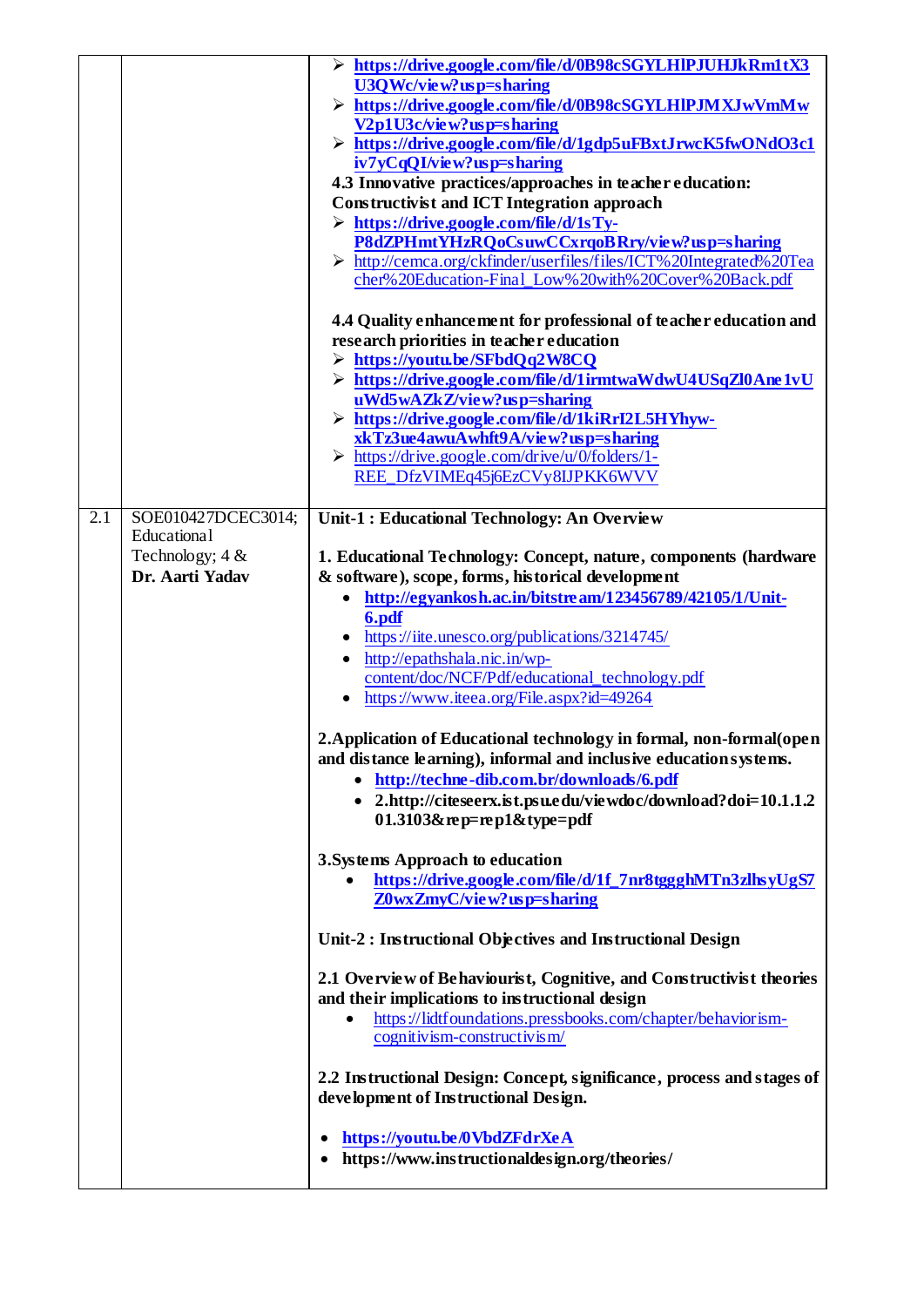|     |                     | 2.3 Overview of Models of Instructional Design-ADDIE, ASSURE,                                                                  |
|-----|---------------------|--------------------------------------------------------------------------------------------------------------------------------|
|     |                     | <b>DICK and CAREY Model.</b>                                                                                                   |
|     |                     | http://egyankosh.ac.in/bitstream/123456789/49753/1/Block-                                                                      |
|     |                     | 2.pdf                                                                                                                          |
|     |                     | https://youtu.be/2zyDTNdxXP4 (ADDIE MODEL)                                                                                     |
|     |                     | 3.https://www.academia.edu/10716292/Dick_and_Carey_Ins                                                                         |
|     |                     | tructional_Design_Model                                                                                                        |
|     |                     | https://www.instructionaldesign.org/models/<br>$\bullet$                                                                       |
|     |                     | 2.4 Gagne's Nine events of instruction and Nine Elements of                                                                    |
|     |                     | <b>Constructivist Instructional Design</b>                                                                                     |
|     |                     | http://edutechwiki.unige.ch/en/First_principles_of_instructi                                                                   |
|     |                     | <sub>on</sub><br>http://egyankosh.ac.in/bitstream/123456789/49753/1/Block-                                                     |
|     |                     | 2.pdf                                                                                                                          |
|     |                     | https://www.dashe.com/blog/instructional-design-models-                                                                        |
|     |                     | comparing-addie-bloom-gagne-merrill                                                                                            |
| 2.2 | SOE010427DCEC3014;  | Unit-3 : Emerging Trends in e-learning                                                                                         |
|     | Educational         | 3.1 Concept of e-learning and approaches to e-learning (Offline,                                                               |
|     | Technology; 4 &     | Online, Synchronous, Asynchronous, Blended Learning, Mobile                                                                    |
|     |                     | learning)                                                                                                                      |
|     | Dr. Parmod Kumar    | https://drive.google.com/drive/u/0/folders/1Bgpo9tBdFjSRezYCi                                                                  |
|     |                     | ezSlM-e0JQ7WAtE                                                                                                                |
|     |                     | > http://cemca.org/ckfinder/userfiles/files/ICT% 20Integrated% 20Te<br>acher%20Education-Final_Low%20with%20Cover%20Back.pdf   |
|     |                     | > https://drive.google.com/file/d/1E6jgf0HocxDdisulHwyOmSAaC                                                                   |
|     |                     | 2mDQTWe/view?usp=sharing                                                                                                       |
|     |                     | 3.2 Recent Digital Initiatives - e-PG Pathshala, MOOCs,                                                                        |
|     |                     | <b>SWAYAM, Open Educational Resources (OERs)</b>                                                                               |
|     |                     | > https://drive.google.com/file/d/0Bysi7Yshp6enVnVRNVJ5RnhM                                                                    |
|     |                     | N3pMaU5KemdSdlM3SDVXdlhz/view?usp=sharing                                                                                      |
|     |                     | > https://drive.google.com/file/d/15iJPy5bWIFgTEQu2Uj_V4tww                                                                    |
|     |                     | YL65ijgK/view<br>> https://drive.google.com/drive/u/0/folders/1Bgpo9tBdFjSRezYCi                                               |
|     |                     | ezSlM-e0JQ7WAtE                                                                                                                |
|     |                     | > https://www.youtube.com/watch?v=cJVqzTgJ0dA&feature=yout                                                                     |
|     |                     | u.be                                                                                                                           |
|     |                     |                                                                                                                                |
|     |                     | 3.3 Social learning- Concept, use of web 2.0 tools for learning,<br>social networking sites, blogs, chats, video conferencing, |
|     |                     | discussion forum                                                                                                               |
|     |                     | > http://cemca.org/ckfinder/userfiles/files/ICT% 20Integrated% 20Te                                                            |
|     |                     | acher%20Education-Final_Low%20with%20Cover%20Back.pdf                                                                          |
|     |                     | $\triangleright$ https://drive.google.com/open?id=13nGaz9-                                                                     |
|     |                     | A8U5dWaubO6ns7W9aFHcRdIaa                                                                                                      |
|     |                     | 3.4 Quality of e-learning and ethical issues for e-learner & teacher                                                           |
|     |                     | > https://drive.google.com/file/d/1JvTrMK3MKIjJTXDITCMILq                                                                      |
|     |                     | fL-I3AH8Cd/view?usp=sharing                                                                                                    |
|     |                     | > https://drive.google.com/open?id=1gpzciJq5YYcmy-                                                                             |
|     |                     | <b>OUk8z7QhjflJlimrEs</b>                                                                                                      |
|     |                     | > https://drive.google.com/open?id=1F_2sKwsY2De35g0RfWkFS                                                                      |
|     |                     | <b>O8FrIguuN-4</b>                                                                                                             |
| 3   | SOE010432DCEC3014;  | Unit-2: Economics of Education: Meaning, aims, scope and                                                                       |
|     | Educational Policy, | significance                                                                                                                   |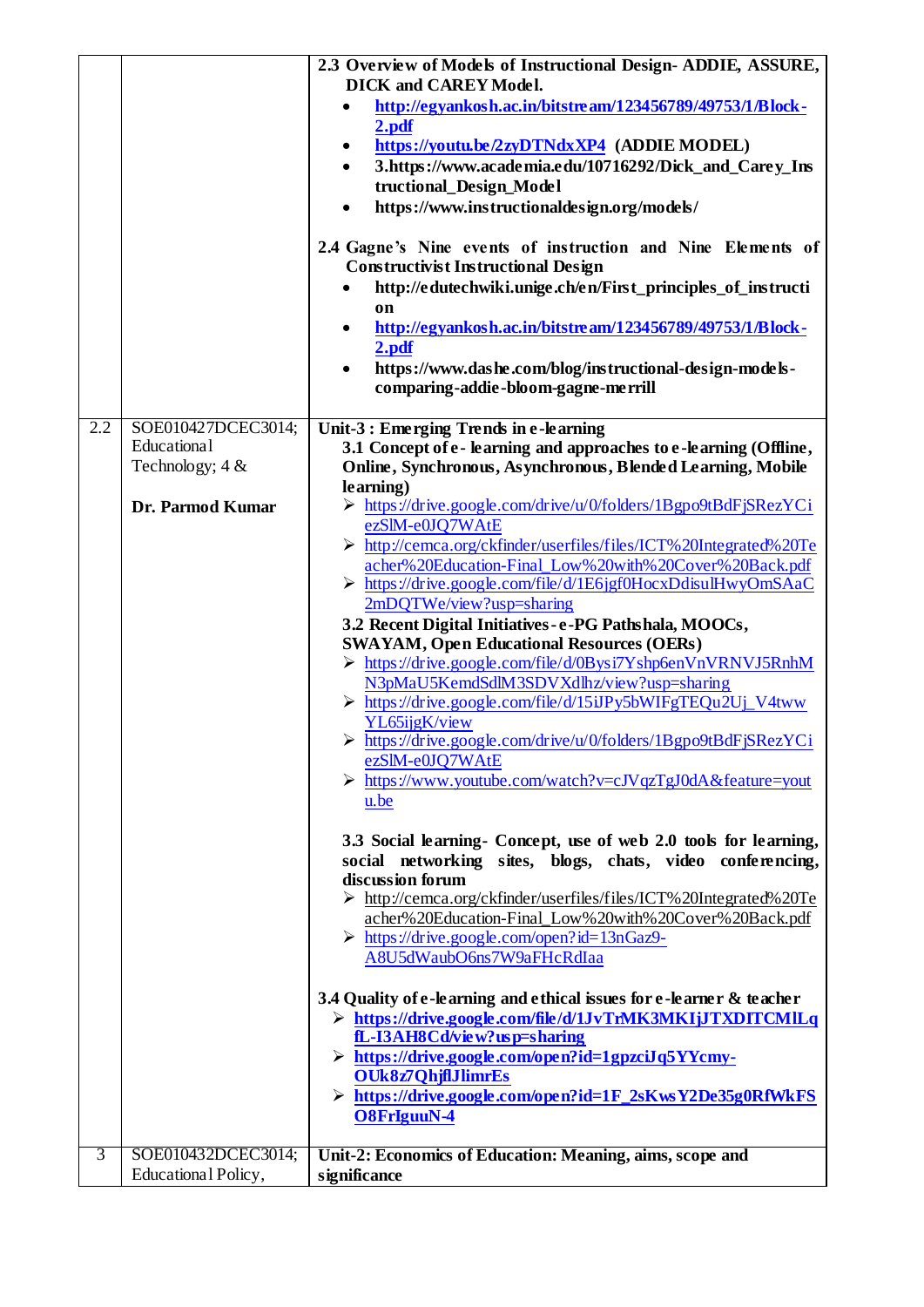|      | Economics and Planning | 2.1 Education as Consumption and Investment                                                                            |
|------|------------------------|------------------------------------------------------------------------------------------------------------------------|
|      | at Secondary Level; 4  | https://youtu.be/ukrTnxu_DBw<br>$\bullet$                                                                              |
| $\&$ |                        | http://egyankosh.ac.in/bitstream/123456789/42552/1/Unit-3.pdf<br>$\bullet$                                             |
|      | Dr. Aarti Yadav        | https://unesdoc.unesco.org/ark:/48223/pf0000139042/PDF/139042<br>$\bullet$                                             |
|      |                        | eng.pdf.multi                                                                                                          |
|      |                        | 2.2 Education and Economic Development; Signalling theory Vs                                                           |
|      |                        | <b>Human Capital theory</b>                                                                                            |
|      |                        | https://drive.google.com/file/d/19C6dqs8tk-                                                                            |
|      |                        | S_d0KYNnYoJ2ikWmi8XvBG/view?usp=sharing                                                                                |
|      |                        | $\bullet$ https://drive.google.com/file/d/1-                                                                           |
|      |                        | s_3Mg9Q2jwwK7qIgYtIAezOf36tal1S/view?usp=sharing                                                                       |
|      |                        | https://www.ecornell.com/external-videos/game-theory-                                                                  |
|      |                        | signaling/                                                                                                             |
|      |                        |                                                                                                                        |
|      |                        | 2.3 Financing of Education in India: Centre-National Relationship,                                                     |
|      |                        | <b>Mobilization of Resources.</b>                                                                                      |
|      |                        | An article on financing of education in India: Center-State                                                            |
|      |                        | Relations in Financing Education in India by Jandhyala B. G.                                                           |
|      |                        | Tilak. Free access available on JSTOR.                                                                                 |
|      |                        | https://unesdoc.unesco.org/ark:/48223/pf0000259870                                                                     |
|      |                        |                                                                                                                        |
|      |                        | Unit 3: Educational Planning at Secondary Level                                                                        |
|      |                        |                                                                                                                        |
|      |                        | 3.1 Concept, needs, goals and principles of Educational Planning at<br><b>Secondary Level</b>                          |
|      |                        | E-resources: Need of education planning-                                                                               |
|      |                        | https://unesdoc.unesco.org/ark:/48223/pf0000259870<br>٠                                                                |
|      |                        | https://unesdoc.unesco.org/notice?id=p%3A%3Ausmarcdef_00<br>٠                                                          |
|      |                        | 00070692&posInSet=35&queryId=ba1ed452-95a1-4126-9f8d-                                                                  |
|      |                        | faa83432aa33                                                                                                           |
|      |                        | https://unesdoc.unesco.org/notice?id=p%3A%3Ausmarcdef_00<br>$\bullet$                                                  |
|      |                        | 00125808&posInSet=11&queryId=b7ba3007-c104-4f9a-bf78-                                                                  |
|      |                        | fb3ad2412b05                                                                                                           |
|      |                        | https://unesdoc.unesco.org/notice?id=p%3A%3Ausmarcdef_00<br>٠<br>00232480&posInSet=15&queryId=b7ba3007-c104-4f9a-bf78- |
|      |                        | fb3ad2412b05                                                                                                           |
|      |                        | https://youtu.be/1a-MXp0tEm0( steps in educational planning)<br>٠                                                      |
|      |                        | http://learningportal.iiep.unesco.org/en/blog/five-steps-to-<br>$\bullet$                                              |
|      |                        | planning-for-improved-learning(steps in planning for improved                                                          |
|      |                        | learning)                                                                                                              |
|      |                        | https://mhrd.gov.in/sites/upload_files/mhrd/files/upload_docum<br>٠                                                    |
|      |                        | ent/Planning%20And%20Appraisal%20Manual%20(%20NUEP                                                                     |
|      |                        | $\overline{A}$ ). pdf (planning and appraisal manual of secondary education)                                           |
|      |                        | 3.2 Main features of NITI Aayog                                                                                        |
|      |                        | https://pib.gov.in/newsite/PrintRelease.aspx?relid=114273                                                              |
|      |                        | https://niti.gov.in/objectives-and-features                                                                            |
|      |                        |                                                                                                                        |
|      |                        | 3.3 Perspective planning at central, state and local levels; Concepts                                                  |
|      |                        | of Macro, and Micro level planning and Priorities to be given at                                                       |
|      |                        | <b>Central and State levels.</b>                                                                                       |
|      |                        | https://www.jstor.org/stable/1188449?read-                                                                             |
|      |                        | now=1&seq=1#page_scan_tab_contents (Centre state relationship                                                          |
|      |                        | in financing education by J.B. Tilak)                                                                                  |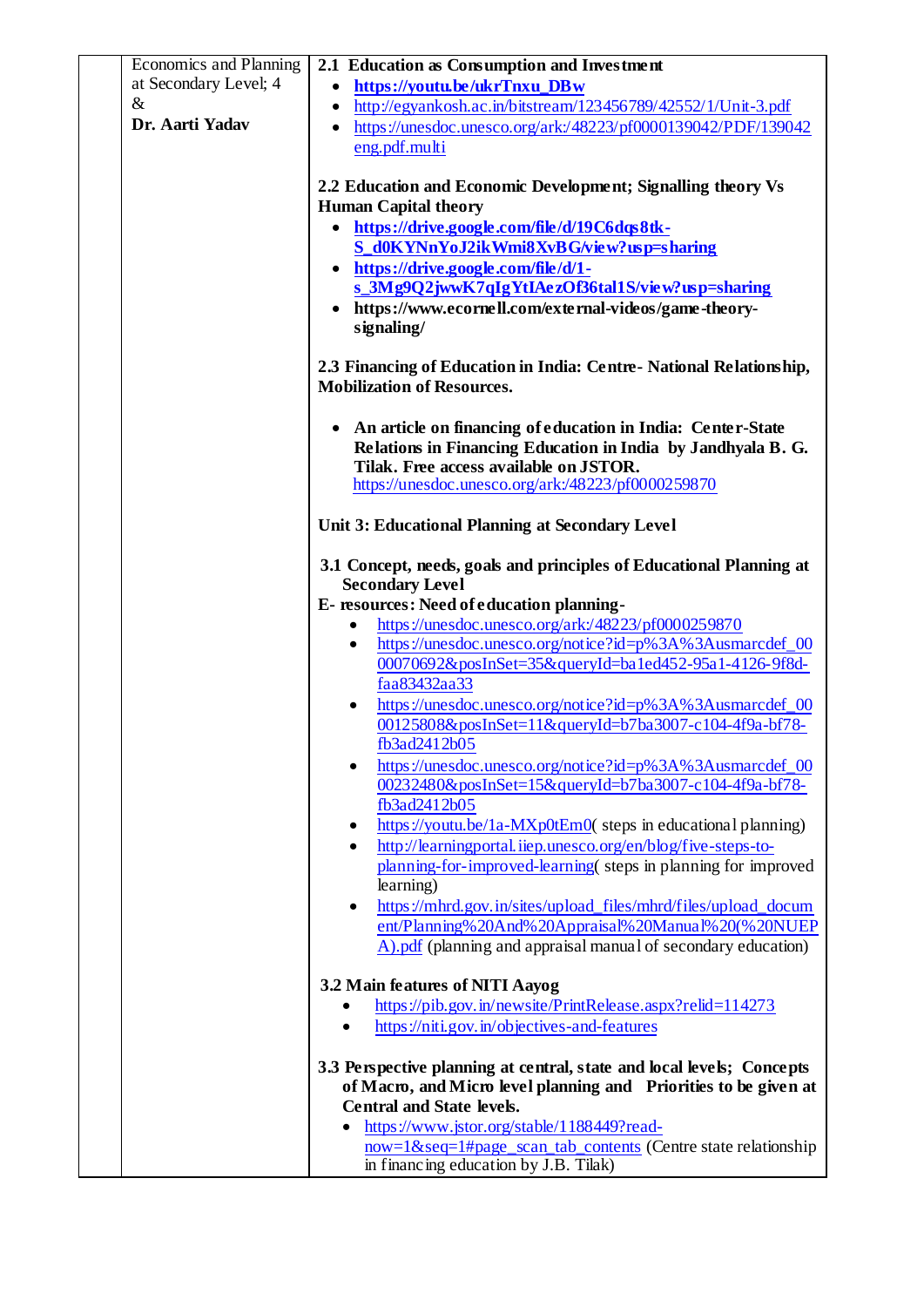|   |                         | https://www.jstor.org/stable/43950213?read-                                                             |
|---|-------------------------|---------------------------------------------------------------------------------------------------------|
|   |                         | $now=1$ &seq=1#page_scan_tab_contents                                                                   |
|   |                         | http://www.niepa.ac.in/download/Publications/Occasional_Paper-<br>$\bullet$                             |
|   |                         | 50_Prof.JBGTilak.pdf                                                                                    |
|   |                         | 3.4 The Macro-Planning of Education: A Clarification of Issues and                                      |
|   |                         | a Look into the Future by George Psacharopoulos                                                         |
|   |                         | https://www.jstor.org/stable/1187765?read-                                                              |
|   |                         | now=1&refreqid=excelsior%3Aae53627cb9607f4ff05d354490d46086&                                            |
|   |                         | seq=1#page_scan_tab_contents                                                                            |
|   |                         |                                                                                                         |
|   |                         | 3.5 What is micro planning?                                                                             |
|   |                         | https://learningportal.iiep.unesco.org/en/glossary/educational-micro-                                   |
|   |                         | planning                                                                                                |
|   |                         |                                                                                                         |
|   |                         | 3.6 Recent initiatives in educational planning.                                                         |
|   |                         | https://unesdoc.unesco.org/ark:/48223/pf0000369019/PDF/369019eng.p                                      |
|   |                         | df.multi                                                                                                |
|   |                         |                                                                                                         |
|   |                         | 3.7 Other readings on educational planning:                                                             |
|   |                         | http://www.cur.ac.rw/IMG/pdf/educational_planning_2017-2018.pdf                                         |
|   |                         |                                                                                                         |
| 4 | SOE010434DCEC3014;      | 1. Managerial Creativity                                                                                |
|   | Educational             | https://pdfs.semanticscholar.org/4baf/8fb0d332c8b83847c02f037523                                        |
|   | Management,             | 71ead4ca69.pdf?_ga=2.250107206.1531501605.1585285811-                                                   |
|   | Administration &        | 1672949734.1585285811                                                                                   |
|   | Leadership at Secondary | http://elibrary.bsu.az/books_400/N_134.pdf<br>$\bullet$                                                 |
|   | Level; 4                |                                                                                                         |
|   |                         | 2. Manage rial Ethics                                                                                   |
|   |                         | https://www.slideshare.net/cidroypaes/managerial-ethics-types-of-<br>$\bullet$                          |
|   | Prof. Sarika Sharma     | managerial-ethics                                                                                       |
|   |                         | https://www.businessmanagementideas.com/notes/management-<br>$\bullet$                                  |
|   |                         | notes/corporate-social-responsibility/management-ethics-meaning-                                        |
|   |                         | need-and-importance/5319                                                                                |
|   |                         |                                                                                                         |
|   |                         | <b>3. Meaning of Educational Planning</b>                                                               |
|   |                         | https://www.academia.edu/37925596/Types_of_Educational_Plannin                                          |
|   |                         | g_Reasons_for_Planning_Education                                                                        |
|   |                         | https://www.slideshare.net/shaziazamir3/educational-planning-and-<br>$\bullet$                          |
|   |                         | management                                                                                              |
|   |                         | https://www.slideshare.net/anivvp/educational-planning-66750221<br>$\bullet$                            |
|   |                         |                                                                                                         |
|   |                         | <b>4. Nature of Educational Planning</b><br>https://myeducation2019.wordpress.com/2019/02/04/meaning-   |
|   |                         | natures-characteristics-and-principles-of-educational-planning/                                         |
|   |                         |                                                                                                         |
|   |                         |                                                                                                         |
|   |                         | <b>5. Approaches of Educational Planning</b>                                                            |
|   |                         | https://www.slideshare.net/watsontamil/approaches-to-educational-<br>$\bullet$                          |
|   |                         | planning-16482708                                                                                       |
|   |                         | https://www.slideshare.net/sgisave/approaches-to-educational-<br>$\bullet$                              |
|   |                         | planning                                                                                                |
|   |                         |                                                                                                         |
|   |                         | <b>6. Institutional Planning</b><br>• https://www.slideshare.net/anivvp/institutional-planning-60550626 |
|   |                         | · https://www.slideshare.net/mehfilhathi/institutional-planning-                                        |
|   |                         | 46806115                                                                                                |
|   |                         |                                                                                                         |
|   |                         |                                                                                                         |
|   |                         |                                                                                                         |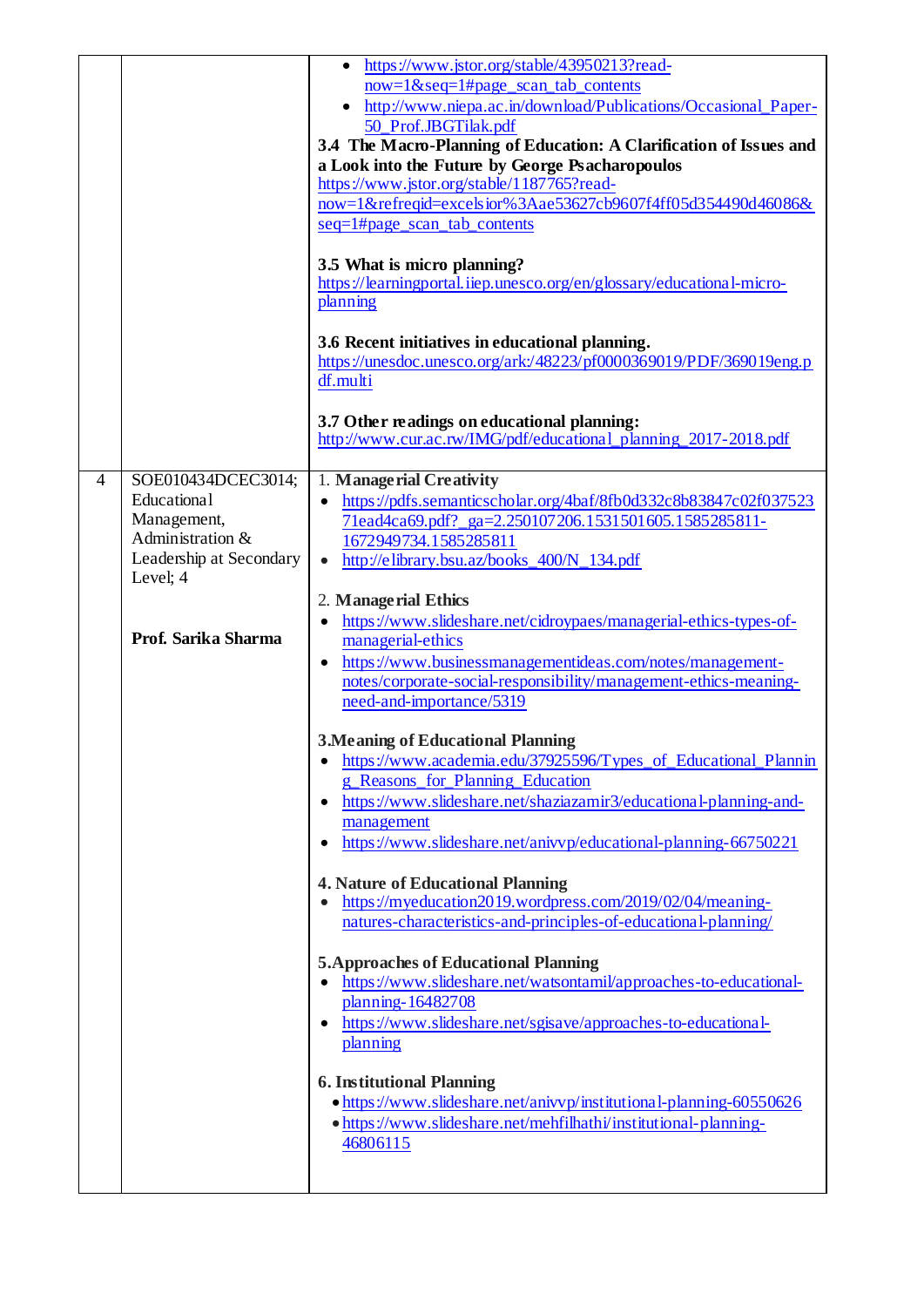|   |                    | 7. Perspective Planning at Secondary Level                                                                           |
|---|--------------------|----------------------------------------------------------------------------------------------------------------------|
|   |                    | Note: This is an example and in the same way we can take up any                                                      |
|   |                    | institutional area                                                                                                   |
|   |                    | https://www.slideshare.net/jobitonio/perspective-in-strategic-                                                       |
|   |                    | planning                                                                                                             |
|   |                    | 8. Meaning of Educational Supervision                                                                                |
|   |                    | • https://www.slideshare.net/NeenaKhala/educational-supervision-                                                     |
|   |                    | and-its-types                                                                                                        |
|   |                    | http://www.yourarticlelibrary.com/education/educational-                                                             |
|   |                    | supervision-in-india-meaning-scope-nature-and-type/45235                                                             |
|   |                    | 9. Nature of Educational Supervision                                                                                 |
|   |                    | http://www.yourarticlelibrary.com/education/educational-                                                             |
|   |                    | supervision-in-india-meaning-scope-nature-and-type/45235                                                             |
|   |                    | 10. Scope of Educational Supervision                                                                                 |
|   |                    |                                                                                                                      |
|   |                    | http://www.yourarticlelibrary.com/education/educational-<br>supervision-in-india-meaning-scope-nature-and-type/45235 |
|   |                    |                                                                                                                      |
|   |                    | 11. Educational Supervision as Process and Function                                                                  |
|   |                    | https://www.researchgate.net/publication/323114130_THE_RO                                                            |
|   |                    | LE_OF_EDUCATIONAL_SUPERVISORS_TOWARDS_IMP                                                                            |
|   |                    | ROVING_TEACHERS_PERFORMANCE                                                                                          |
|   |                    | https://www.moe.gov.tt/the-role-and-function-of-a-supervisor/                                                        |
|   |                    | 12. Measurement of Leadership                                                                                        |
|   |                    | http://www.yourarticlelibrary.com/leadership/leadership-                                                             |
|   |                    | criterion-definition-and-measurement-leadership/29506                                                                |
|   |                    | http://www.yourarticlelibrary.com/leadership/leadership-<br>٠                                                        |
|   |                    | criterion-definition-and-measurement-leadership/29506                                                                |
|   |                    | Types of Leadership: Authoritarian, Democratic and Laissez-<br>$\bullet$                                             |
|   |                    | <b>Faire Leadership</b>                                                                                              |
|   |                    | Essay on Leadership: Meaning, Nature and Importance of                                                               |
|   |                    | Leadership                                                                                                           |
|   |                    | 13. Concept of Communication                                                                                         |
|   |                    | http://www.yourarticlelibrary.com/management/communication/                                                          |
|   |                    | communication-concept-features-and-process-with-                                                                     |
|   |                    | diagram/69861                                                                                                        |
|   |                    | 14. Types of Communication                                                                                           |
|   |                    | https://www.toppr.com/guides/business-                                                                               |
|   |                    | studies/directing/communication/                                                                                     |
|   |                    |                                                                                                                      |
|   |                    | 15. Method and Devices of Communication                                                                              |
|   |                    | https://www.toppr.com/guides/business-                                                                               |
|   |                    | studies/directing/communication/                                                                                     |
|   |                    | <b>16.Barriers of Communication</b>                                                                                  |
|   |                    | https://www.toppr.com/guides/business-                                                                               |
|   |                    | studies/directing/communication/                                                                                     |
| 5 | SOE010438DCEC3014; | 1. Theories of Counselling                                                                                           |
|   | Guidance and       | https://www.slideshare.net/DrSnipes/counseling-theories<br>$\bullet$                                                 |
|   | Counselling; $4 &$ | https://www.slideshare.net/CHAMAKAT/theories-of-counseling<br>$\bullet$                                              |
|   |                    |                                                                                                                      |